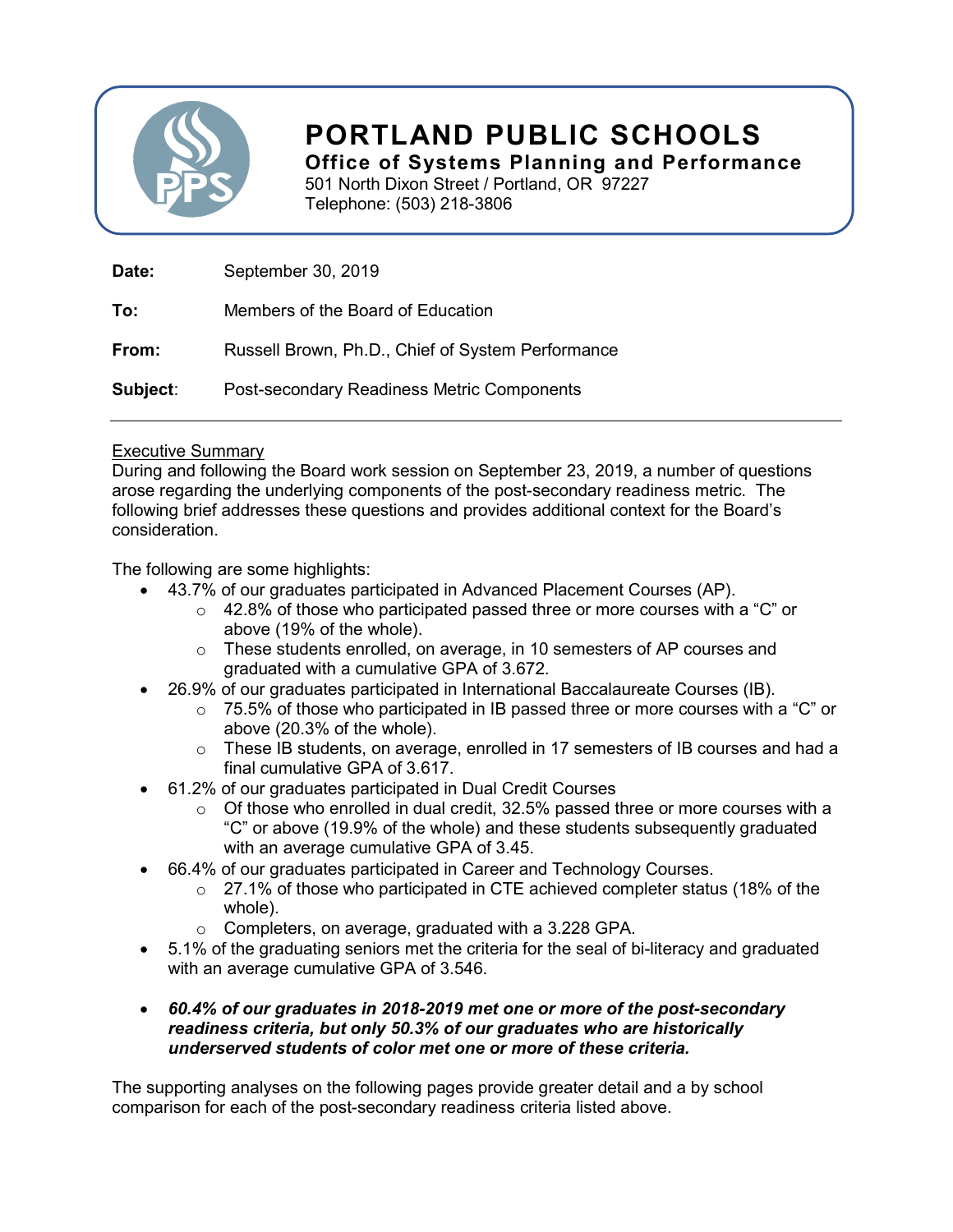#### **Introduction**

While graduation is a necessary step for student success, many believe that it is not a sufficient indicator of post-secondary readiness in and of itself. The post-secondary readiness metric is intended to capture, and equally value, a variety of ways that a student can demonstrate that they are ready to enter a post-secondary environment.

As proposed, the indicator reflects whether a student has met any of the following criteria:

- 1. Successful completion (C or better) of 3 or more Advanced Placement courses,
- 2. Successful completion (C or better) of 3 or more International Baccalaureate courses,
- 3. Successful completion (C or Better) of 3 or more Dual Credit courses, or
- 4. Successful completion of Career and Technology Pathway (2 or more courses in the same path).

In addition, it was requested that staff explore the inclusion of the seal of bi-literacy as another means by which students could demonstrate post-secondary readiness.

This brief will examine each of these criteria and will provide the data for each of the criteria by building as well.

#### Advance Placement

Overall, 43.7% of the 2018-2019 graduates had enrolled in one or more Advanced Placement courses during their high school career. Enrollment varied substantially by school.

Table 1. Enrollment in Advanced Placement.

| School             | Percent of 2018-<br>2019 Graduates<br>Enrolled in<br>Advanced<br>Placement |         |  |
|--------------------|----------------------------------------------------------------------------|---------|--|
|                    | No                                                                         | Yes     |  |
| Benson H.S.        | 31.0%                                                                      | 69.0%   |  |
| Cleveland H.S.     | >95%                                                                       | $<$ 5%  |  |
| Franklin H.S.      | 23.9%                                                                      | 76.1%   |  |
| Grant H.S.         | 23.1%                                                                      | 76.9%   |  |
| Jefferson H.S.     | >95%                                                                       | $< 5\%$ |  |
| Lincoln H.S.       | $>95\%$                                                                    | $< 5\%$ |  |
| Madison H.S.       | 28.2%                                                                      | 71.8%   |  |
| Roosevelt H.S.     | 52.1%                                                                      | 47.9%   |  |
| Wilson H.S.        | 19.9%                                                                      | 80.1%   |  |
| Total <sup>®</sup> | 56.3%                                                                      | 43.7%   |  |

\*The total includes the performance of all graduates from 2018-2019 Including those served in alternative settings.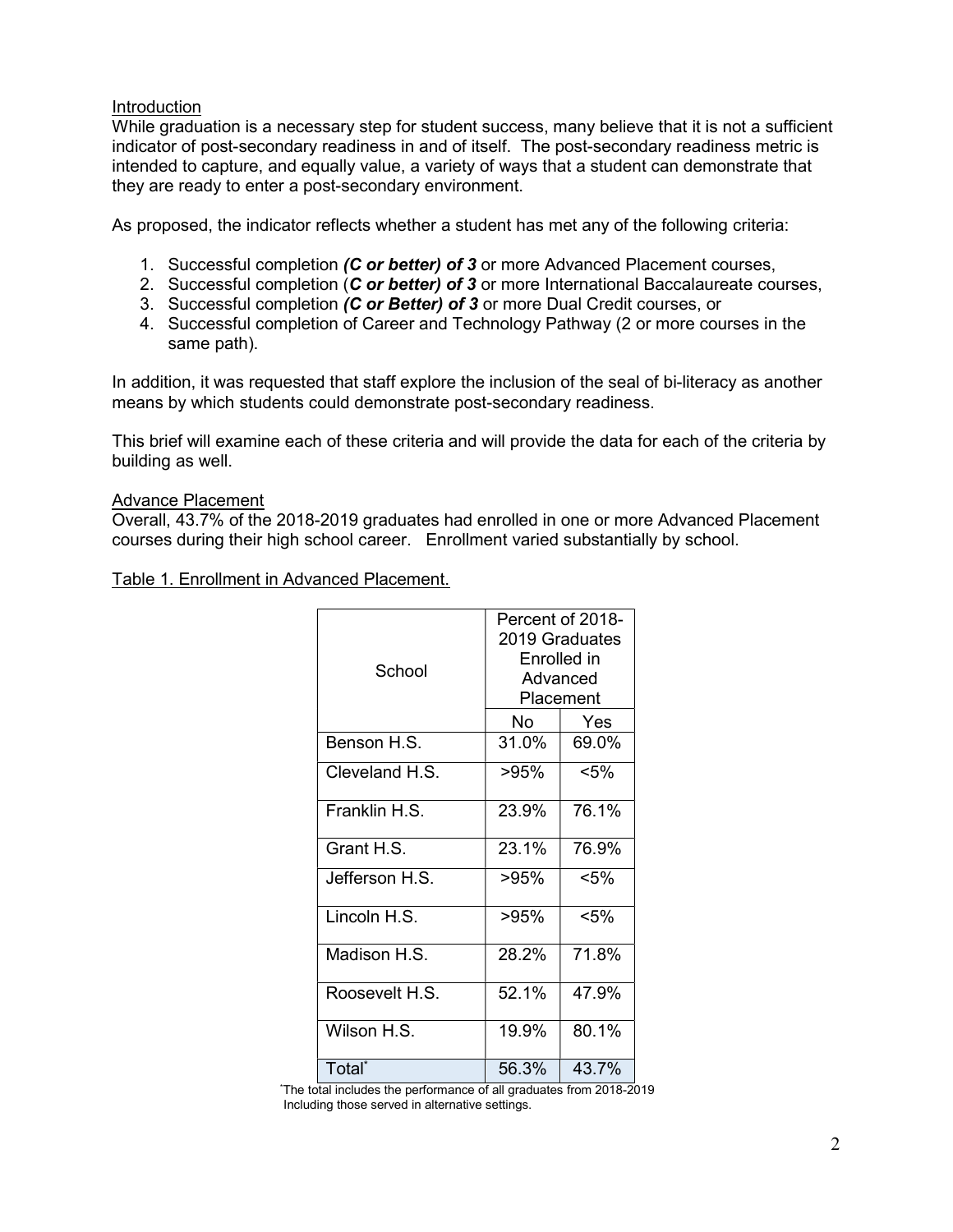While enrollment in Advanced Placement is a good first step, the board had additional questions and wished to add greater rigor to the threshold for post-secondary readiness:

- 1. What proportion of the students who enrolled passed 3 or more Advanced Placement courses?
- 2. How many AP classes did they pass?
- 3. What was their final cumulative Grade Point Average (GPA)?

| School         | Passed 3 or<br>More AP<br>Courses | Count of<br>semesters of<br><b>AP Courses</b><br>Passed with<br>a "C" or<br><b>Better</b> | Cumulative<br><b>GPA</b> |
|----------------|-----------------------------------|-------------------------------------------------------------------------------------------|--------------------------|
|                |                                   | Mean                                                                                      | Mean                     |
| Benson H.S.    | 25.5%                             | 8                                                                                         | 3.696                    |
| Cleveland H.S. | NA.                               | <b>NA</b>                                                                                 | NA.                      |
| Franklin H.S.  | 49.8%                             | 11                                                                                        | 3.647                    |
| Grant H.S.     | 39.4%                             | 8                                                                                         | 3.773                    |
| Jefferson H.S. | 33.3%                             | 10                                                                                        | 3.905                    |
| Lincoln H.S.   | 15.4%                             | 6                                                                                         | 3.596                    |
| Madison H.S.   | 36.5%                             | 8                                                                                         | 3.750                    |
| Roosevelt H.S. | 25.0%                             | 9                                                                                         | 3.716                    |
| Wilson H.S.    | 68.0%                             | 12 <sup>2</sup>                                                                           | 3.573                    |
| Total          | 42.8%                             | 10                                                                                        | 3.672                    |

Table 2. Advanced Placement Pass Rates, Semester Course Counts, and GPA

The total includes the performance of all graduates from 2018-2019 Including those served in alternative settings.

Across the system, 42.8% of the students who enrolled in Advanced Placement classes passed three or more of the classes in which they enrolled. These students enrolled, on average, in 10 semesters of Advanced Placement classes and earned a final cumulative GPA of 3.672.

#### International Baccalaureate

Overall, 26.9% of the 2018-2019 graduates had enrolled in one or more International Baccalaureate (IB) courses during their high school career. These were concentrated in two schools: Cleveland and Lincoln.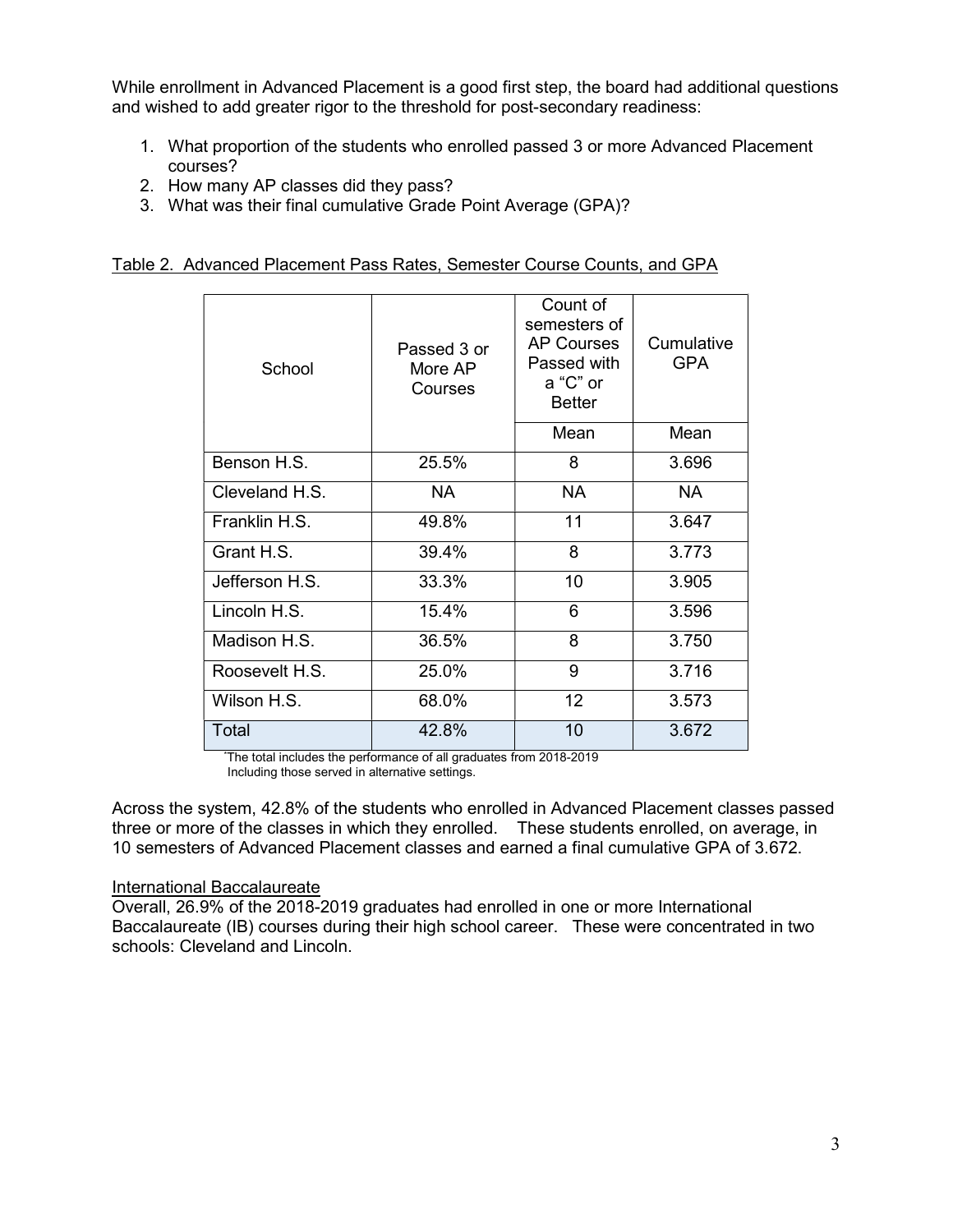Table 3. Enrollment in International Baccalaureate Courses

| School             | Enrolled in IB |          |  |  |
|--------------------|----------------|----------|--|--|
|                    | No             | Yes      |  |  |
| Benson H.S.        | >95%           | <5%      |  |  |
| Cleveland H S      | <5%            | >95%     |  |  |
| Franklin H.S.      | >95%           | <5%      |  |  |
| Grant H.S.         | >95%           | < 5%     |  |  |
| Jefferson H.S.     | >95%           | $< 5\%$  |  |  |
| Lincoln H.S.       | 8.0%           | $92.0\%$ |  |  |
| Madison H.S.       | >95%           | $< 5\%$  |  |  |
| Roosevelt H.S.     | >95%           | $< 5\%$  |  |  |
| Wilson H.S.        | >95%           | <5%      |  |  |
| Total <sup>*</sup> | 73.1%          | 26.9%    |  |  |

\*The total includes the performance of all graduates from 2018-2019 Including those served in alternative settings.

### Table 4. International Baccalaureate Pass Rates, Semester Course Counts, and GPA

| School         | Passed 3<br>or More<br><b>IBCourses</b> | Count of<br><b>Semesters</b><br>of IB<br>Courses<br>Passed<br>with a C or<br><b>Better</b> | Cumulative<br><b>GPA</b> |  |
|----------------|-----------------------------------------|--------------------------------------------------------------------------------------------|--------------------------|--|
|                |                                         | Mean                                                                                       | Mean                     |  |
| Benson H.S.    | <b>NA</b>                               | <b>NA</b>                                                                                  | NA.                      |  |
| Cleveland H.S. | 80.0%                                   | 17                                                                                         | 3.631                    |  |
| Franklin H.S.  | <b>NA</b>                               | <b>NA</b>                                                                                  | <b>NA</b>                |  |
| Grant H.S.     | <b>NA</b>                               | <b>NA</b>                                                                                  | <b>NA</b>                |  |
| Jefferson H.S. | <b>NA</b>                               | <b>NA</b>                                                                                  | <b>NA</b>                |  |
| Lincoln H.S.   | 76.8%                                   | 17                                                                                         | 3.604                    |  |
| Madison H.S.   | <b>NA</b>                               | <b>NA</b>                                                                                  | <b>NA</b>                |  |
| Roosevelt H.S. | <b>NA</b>                               | NA.                                                                                        | <b>NA</b>                |  |
| Wilson H.S.    | <b>NA</b>                               | <b>NA</b>                                                                                  | <b>NA</b>                |  |
| Total          | 75.5%                                   | 17                                                                                         | 3.617                    |  |

\*The total includes the performance of all graduates from 2018-2019 Including those served in alternative settings.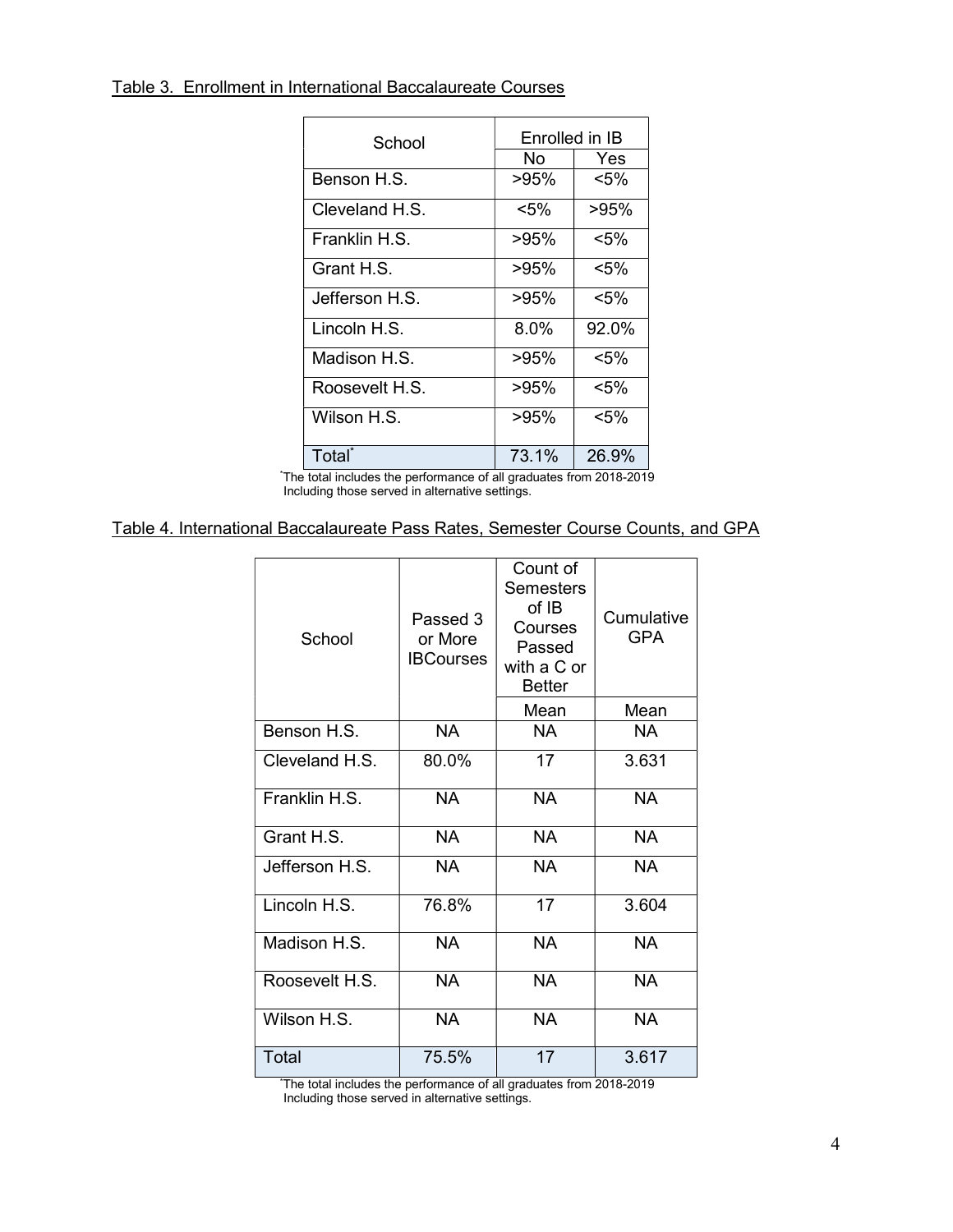Of the students who enrolled in IB courses, 75.5% passed three or more courses in which they had enrolled. Additionally, these IB students, on average, enrolled in 17 semesters of IB courses and had a final cumulative GPA of 3.617.

#### **Dual Enrollment**

Across the system, 61.2% of the 2018-2019 graduating seniors enrolled in one or more dual credit courses during their high school career.

Table 5. Enrollment in Dual Credit.

| School             | Enrolled in Dual<br>Credit |         |  |  |
|--------------------|----------------------------|---------|--|--|
|                    | No                         | Yes     |  |  |
| Benson H.S.        | 7.9%                       | 92.1%   |  |  |
| Cleveland H.S.     | >95%                       | $< 5\%$ |  |  |
| Franklin H.S.      | 13.8%                      | 86.2%   |  |  |
| Grant H.S.         | 5.1%                       | 94.9%   |  |  |
| Jefferson H.S.     | $< 5\%$                    | >95%    |  |  |
| Lincoln H.S.       | 84.5%                      | 15.5%   |  |  |
| Madison H.S.       | 10.9%                      | 89.1%   |  |  |
| Roosevelt H.S.     | 26.0%                      | 74.0%   |  |  |
| Wilson H.S.        | 8.6%                       | 91.4%   |  |  |
| Total <sup>*</sup> | 38.8%                      | 61.2%   |  |  |

\*The total includes the performance of all graduates from 2018-2019 Including those served in alternative settings.

Of the students who enrolled in dual credit courses, 32.5% successfully completed three or more dual credit courses with a "C" or above, and these students subsequently graduated with an average cumulative GPA of 3.45.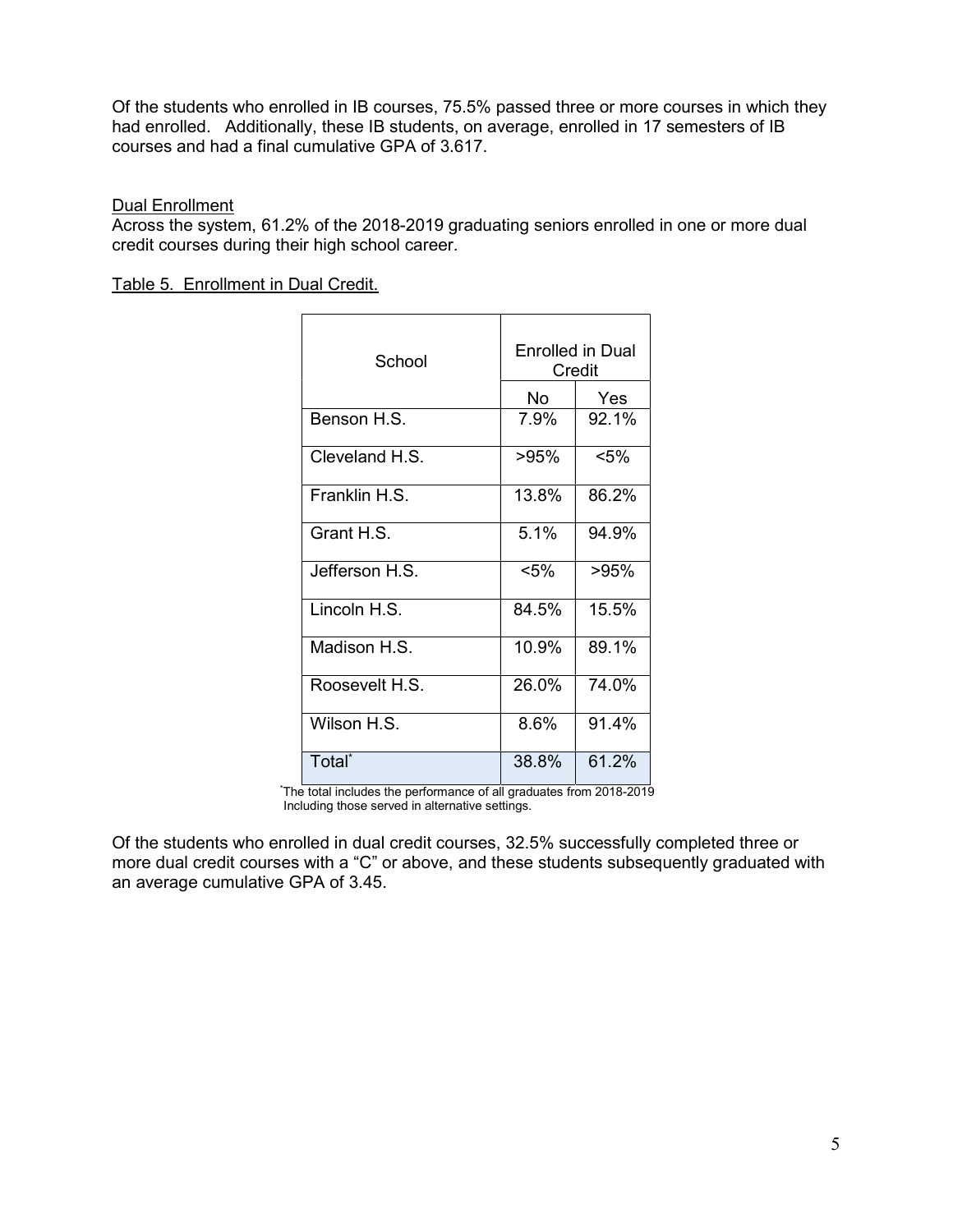| School                    | Student<br>Successfully<br>Completed at<br>least 3 Dual<br><b>Credit Courses</b> | Cumulative<br><b>GPA</b> |           |
|---------------------------|----------------------------------------------------------------------------------|--------------------------|-----------|
|                           | No                                                                               | Yes                      | Mean      |
| Benson H.S.               | 80.4%                                                                            | 19.6%                    | 3.573     |
| Cleveland H.S.            | <b>NA</b>                                                                        | <b>NA</b>                | <b>NA</b> |
| Franklin H.S.             | 66.4%                                                                            | 33.6%                    | 3.515     |
| Grant H.S.                | 68.1%                                                                            | 31.9%                    | 3.661     |
| Jefferson H.S.            | 6.0%                                                                             | 94.0%                    | 3.103     |
| Lincoln $\overline{H.S.}$ | NA.                                                                              | <b>NA</b>                | <b>NA</b> |
| Madison H.S.              | 58.8%                                                                            | 41.2%                    | 3.581     |
| Roosevelt H.S.            | 59.9%                                                                            | 40.1%                    | 3.426     |
| Wilson H.S.               | 84.7%                                                                            | 15.3%                    | 3.482     |
| Total <sup>*</sup>        | 67.5%                                                                            | 32.5%                    | 3.450     |

\*The total includes the performance of all graduates from 2018-2019 Including those served in alternative settings.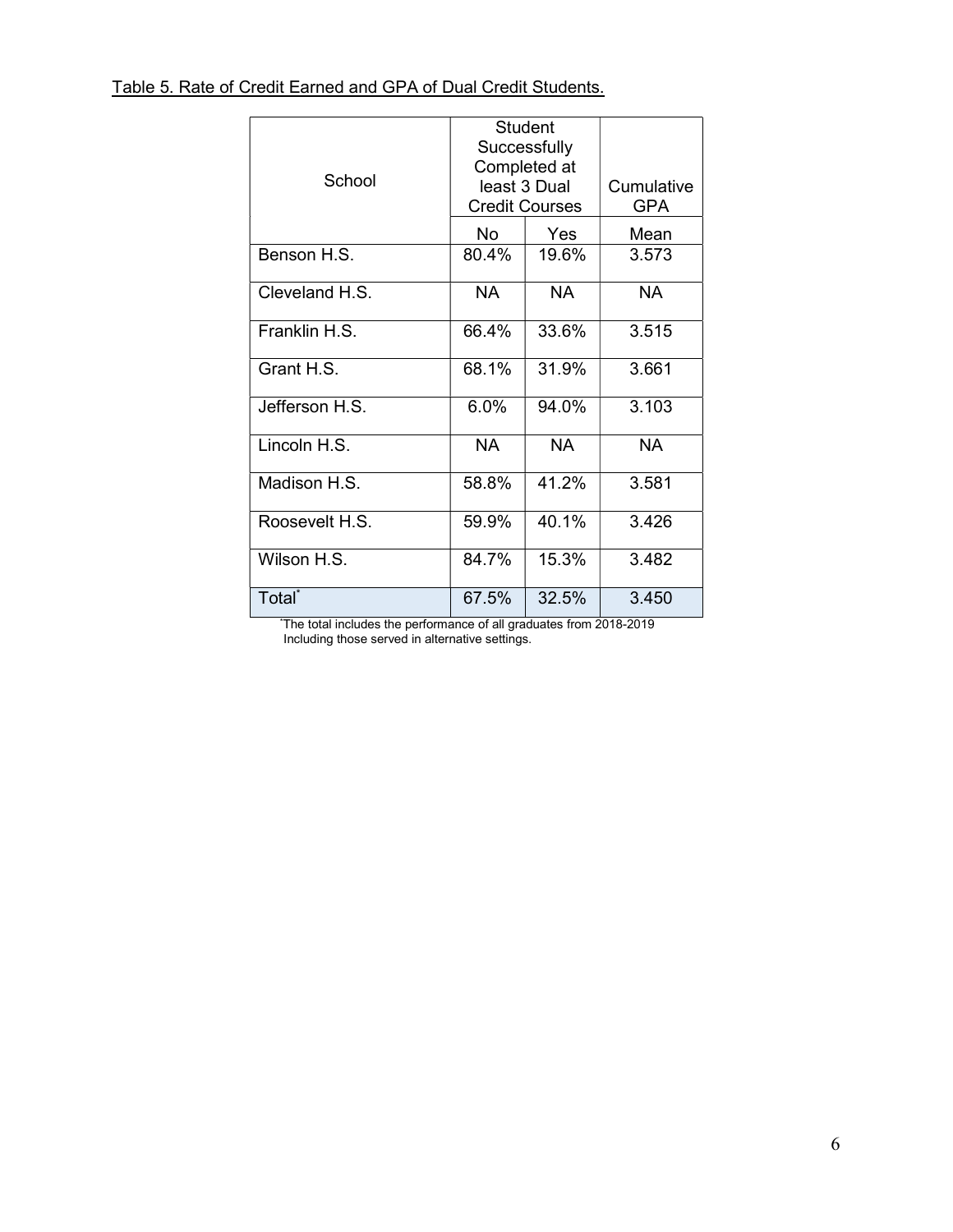#### Career and Technical Education (CTE)

Of the graduating seniors in the 2018-2019 class, 66.4% had enrolled in one or more CTE courses.

| Table 6. Proportion of Students Enrolling in CTE Courses. |
|-----------------------------------------------------------|
|-----------------------------------------------------------|

| School             |        |                        |
|--------------------|--------|------------------------|
|                    |        | <b>CTE Participant</b> |
|                    | N٥     | Yes                    |
| Benson H.S.        | $>5\%$ | $>95\%$                |
| Cleveland H.S.     | 39.8%  | 60.2%                  |
| Franklin H.S.      | 25.5%  | 74.5%                  |
| Grant H.S.         | 23.1%  | 76.9%                  |
| Jefferson H.S.     | >95%   | $< 5\%$                |
| Lincoln H.S.       | 35.4%  | 64.6%                  |
| Madison H.S.       | 15.3%  | 84.7%                  |
| Roosevelt H.S.     | 40.6%  | 59.4%                  |
| Wilson H.S.        | 16.9%  | 83.1%                  |
| Total <sup>*</sup> | 33.6%  | 66.4%                  |

\*The total includes the performance of all graduates from 2018-2019 Including those served in alternative settings.

While two out of three graduating seniors had enrolled in one or more CTE courses, far fewer completed two or more courses in a CTE sequences (completer status) with only 27.1% of enrollees subsequently meeting completer status. There was substantial variability between the individual schools regarding completers with Benson (not surprisingly) having the highest completer rate (91.2%) and Cleveland having the lowest rate (13.5%).

The average graduating senior who completed a CTE pathway graduated with a 3.228 grade point average.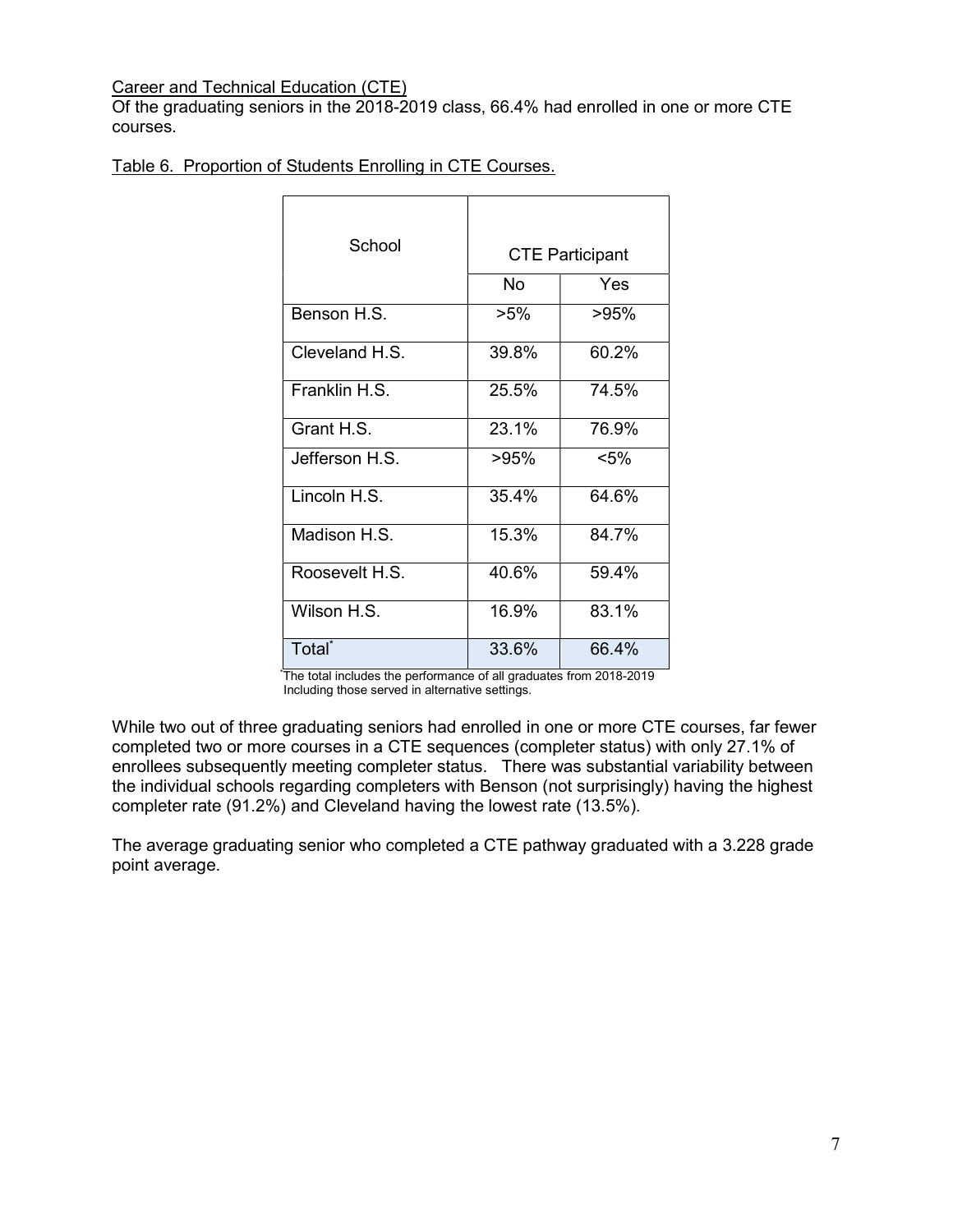| School             | <b>CTE Completer</b> | Cumulative<br><b>GPA</b> |       |
|--------------------|----------------------|--------------------------|-------|
|                    | No                   | Yes                      | Mean  |
| Benson H.S.        | 8.8%                 | 91.2%                    | 3.052 |
| Cleveland H.S.     | 86.5%                | 13.5%                    | 3.348 |
| Franklin H.S.      | 74.6%                | 25.4%                    | 3.075 |
| Grant H.S.         | 86.4%                | 13.6%                    | 3.441 |
| Jefferson H.S.     | 66.7%                | 33.3%                    | 2.561 |
| Lincoln H.S.       | 87.0%                | 13.0%                    | 3.433 |
| Madison H.S.       | 73.8%                | 26.2%                    | 3.161 |
| Roosevelt H.S.     | 83.3%                | 16.7%                    | 3.020 |
| Wilson H.S.        | 68.0%                | 32.0%                    | 3.321 |
| Total <sup>*</sup> | 72.9%                | 27.1%                    | 3.228 |

The total includes the performance of all graduates from 2018-2019 Including those served in alternative settings.

#### **Seal of Bi-literacy**

Last year was the first year that the State formally collected information on the students who met the criteria to receive the seal of bi-literacy. In order to qualify, a student must have achieved a threshold score in any of several qualifying assessments including AP (either Language or Literacy), IB, SLIP (Second Language Inventory Protocol), or STAMP (STAndardsbased Measurement of Proficiency).

Required scores are: AP foreign language: 3 or above IB foreign language: 4 or above SLIP: 6 or above in both Writing and Speaking STAMP: 6 or above in all of Reading, Writing, Listening, Speaking

Across the system, 5.1% of our graduating seniors met the criteria for the seal of bi-literacy. These students graduated with an average cumulative GPA of 3.546.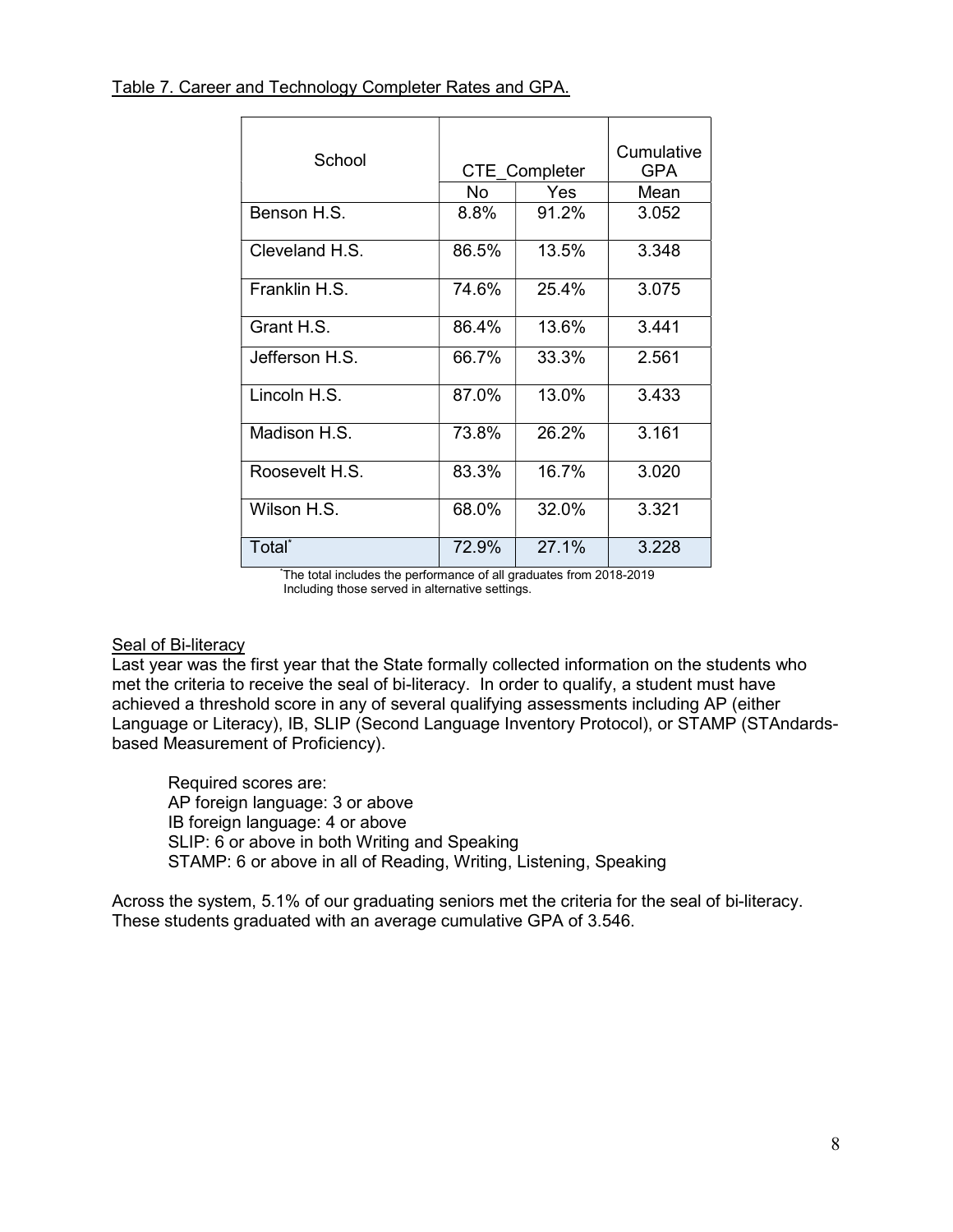|                    | <b>Earned Seal of Bi-literacy</b> |         |                           |  |  |
|--------------------|-----------------------------------|---------|---------------------------|--|--|
| School             |                                   |         | GPA of<br><b>Students</b> |  |  |
|                    |                                   |         | who Earned                |  |  |
|                    | No                                | Yes     | the Seal                  |  |  |
| Benson H.S.        | >95%                              | <5%     | 3.279                     |  |  |
| Cleveland H.S.     | 93.1%                             | 6.9%    | 3.831                     |  |  |
| Franklin H.S.      | 93.7%                             | 6.3%    | 3.392                     |  |  |
| Grant H.S.         | $>95\%$                           | $< 5\%$ | 3.675                     |  |  |
| Jefferson H.S.     | >95%                              | $< 5\%$ | 2.644                     |  |  |
| Lincoln H.S.       | 91.1%                             | 8.9%    | 3.646                     |  |  |
| Madison H.S.       | >95%                              | $< 5\%$ | 3.080                     |  |  |
| Roosevelt H.S.     | 88.9%                             | 11.1%   | 3.229                     |  |  |
| Wilson H.S.        | >95%                              | $< 5\%$ | 3.751                     |  |  |
| Total <sup>*</sup> | 94.9%                             | 5.1%    | 3.546                     |  |  |

\*The total includes the performance of all graduates from 2018-2019 Including those served in alternative settings.

## Putting it all together: Combined successful completion

System-wide, 60.4% of students met one or more of the post-secondary readiness indicators. Over 1 in 6 (18.4%) of the graduates met 2 or more of these criteria, and 3.9% met 3 or more of the post-secondary readiness criteria. The students who met one or more of the postsecondary readiness criteria graduated with an average cumulative grade point average of 3.45.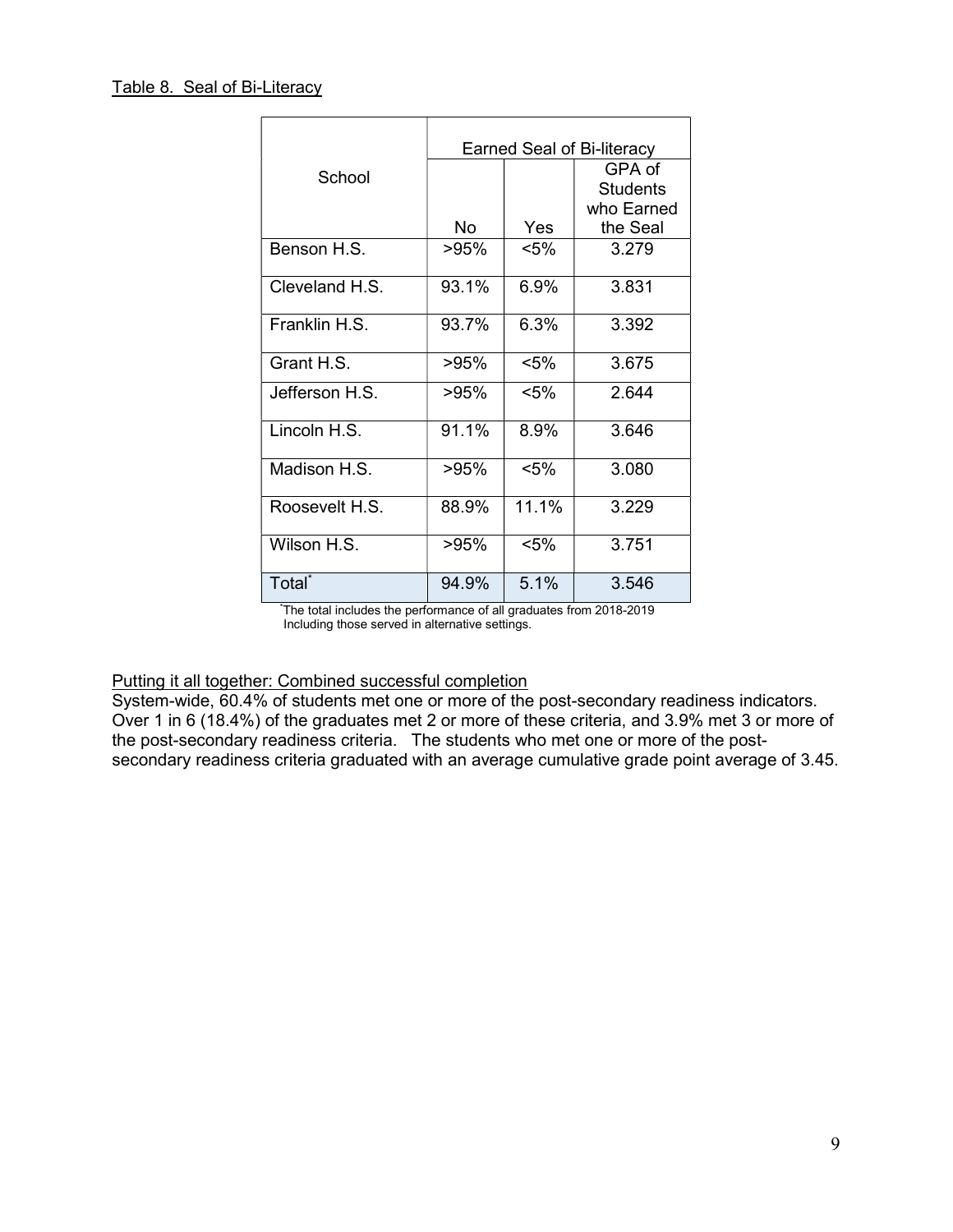| Overall Proportion of Graduates who met One or More Post-Secondary Readiness Indicators |              |                      |              |                    |          |                  |
|-----------------------------------------------------------------------------------------|--------------|----------------------|--------------|--------------------|----------|------------------|
|                                                                                         | Participated |                      |              |                    |          | Met any          |
|                                                                                         | and Passed   | Participated         | Participated | Successfully       | Earned   | one of           |
|                                                                                         | 3 or more    | and Passed 3         | and          | Completed          | the      | these Post-      |
|                                                                                         | Advanced     | or more              | Completed    | 3 or more          | Seal of  | Secondary        |
|                                                                                         | Placement    | International        | a CTE        | <b>Dual Credit</b> | Bi-      | <b>Readiness</b> |
| School                                                                                  | Courses      | <b>Baccalaureate</b> | Pathway      | <b>Classes</b>     | Literacy | Criteria         |
| Benson H.S.                                                                             | 17.6%        | <b>NA</b>            | 91.2%        | 18.1%              | $< 5\%$  | 91.7%            |
| Cleveland H.S.                                                                          | <b>NA</b>    | 77.5%                | 8.1%         | $< 5\%$            | 6.9%     | 79.4%            |
| Franklin H.S.                                                                           | 37.9%        | <b>NA</b>            | 19.0%        | 29.0%              | 6.3%     | 59.1%            |
| Grant H.S.                                                                              | 30.3%        | <b>NA</b>            | 10.5%        | 30.3%              | $< 5\%$  | 53.9%            |
| Jefferson H.S.                                                                          | 6.8%         | <b>NA</b>            | $< 5\%$      | 94.0%              | $< 5\%$  | 94.7%            |
| Lincoln H.S.                                                                            | $< 5\%$      | 70.7%                | 8.4%         | $< 5\%$            | 8.9%     | 72.5%            |
| Madison H.S.                                                                            | 26.2%        | <b>NA</b>            | 22.2%        | 36.8%              | $< 5\%$  | 48.2%            |
| Roosevelt H.S.                                                                          | 12.0%        | <b>NA</b>            | 9.9%         | 29.7%              | 11.1%    | 43.4%            |
| Wilson H.S.                                                                             | 54.5%        | <b>NA</b>            | 26.6%        | 14.0%              | $< 5\%$  | 66.8%            |
| Total <sup>*</sup>                                                                      | 19.0%        | 20.3%                | 18.0%        | 19.9%              | 5.1%     | 60.4%            |

\*The total includes the performance of all graduates from 2018-2019 including those served in alternative settings.

While the majority of graduates achieved one or more of these post-secondary readiness indicators, there remain gaps between the performance of all students and our underserved students of color (Black, Hispanic, Native American, Pacific Islander, and Multi-racial).

Only 50.3%, of our underserved students of color achieved one or more of the post-secondary readiness criteria, and the cumulative grade point average of the underserved students of color who met one or more of the post-secondary readiness criteria was 3.0 (3.223).